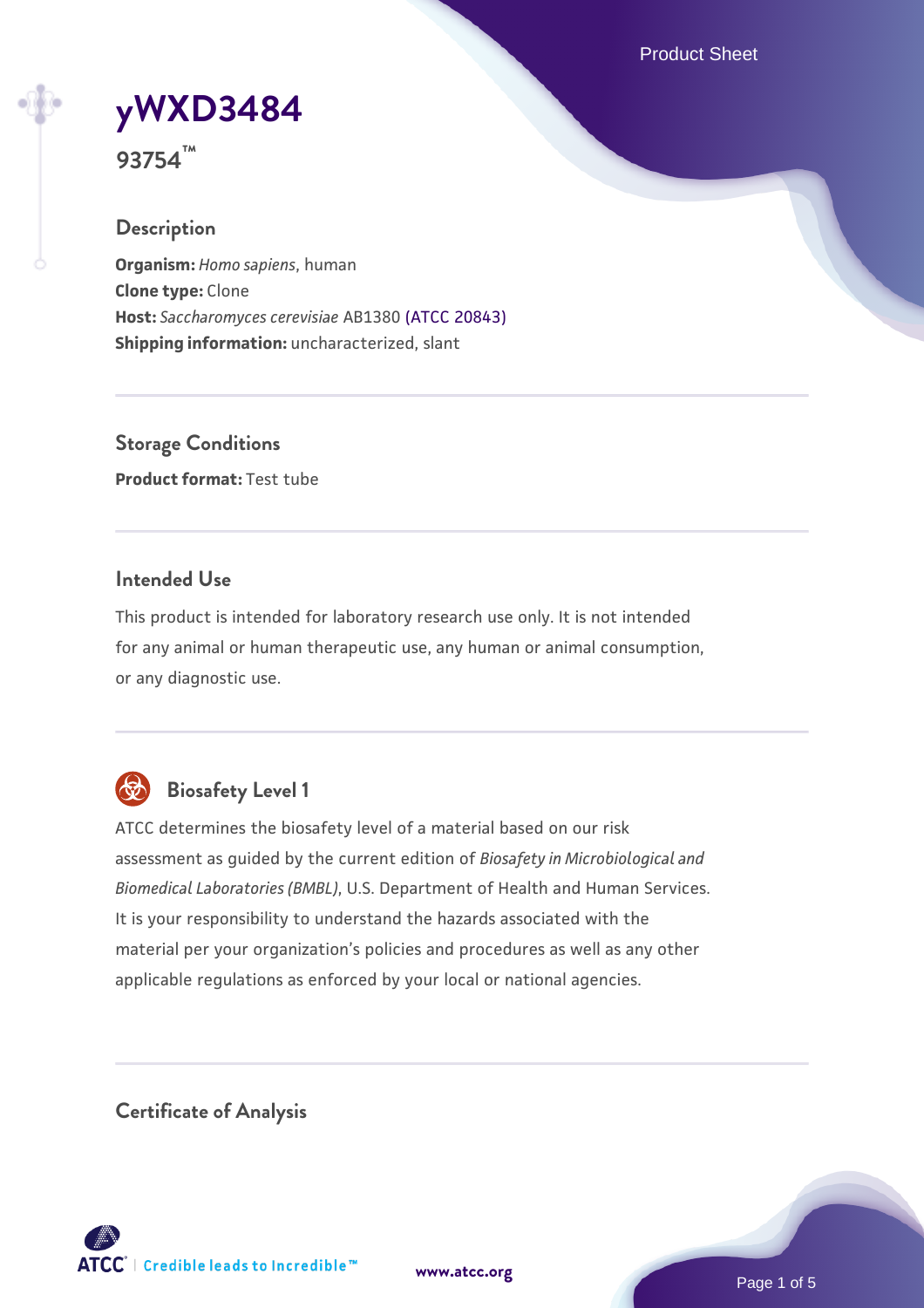#### **[yWXD3484](https://www.atcc.org/products/93754)** Product Sheet **93754**

For batch-specific test results, refer to the applicable certificate of analysis that can be found at www.atcc.org.

## **Insert Information**

**Type of DNA:** genomic **Genome:** Homo sapiens **Chromosome:** X X pter-q27.3 **Gene name:** DNA Segment, single copy **Gene product:** DNA Segment, single copy [DXS3153] **Gene symbol:** DXS3153 **Contains complete coding sequence:** Unknown **Insert end:** EcoRI

#### **Vector Information**

**Construct size (kb):** 465.0 **Intact vector size:** 11.454 **Vector name:** pYAC4 **Type of vector:** YAC **Host range:** *Saccharomyces cerevisiae*; *Escherichia coli* **Vector information:** other: telomere, 3548-4235 other: telomere, 6012-6699 Cross references: DNA Seq. Acc.: U01086 **Cloning sites:** EcoRI **Markers:** SUP4; HIS3; ampR; URA3; TRP1 **Replicon:** pMB1, 7186-7186; ARS1, 9632-10376

# **Growth Conditions**

**Medium:** 



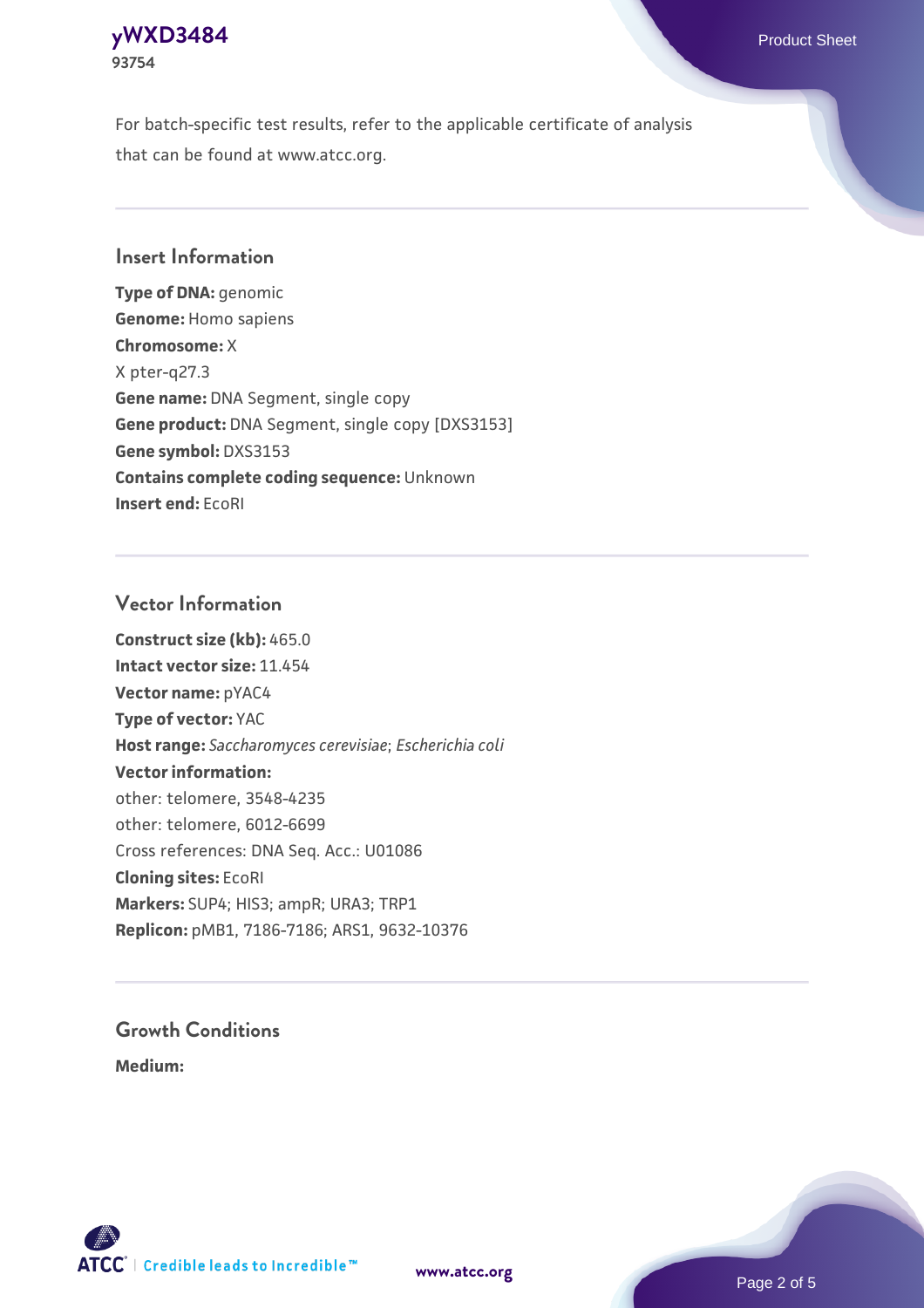#### **[yWXD3484](https://www.atcc.org/products/93754)** Product Sheet **93754**

[ATCC Medium 1245: YEPD](https://www.atcc.org/-/media/product-assets/documents/microbial-media-formulations/1/2/4/5/atcc-medium-1245.pdf?rev=705ca55d1b6f490a808a965d5c072196) **Temperature:** 30°C

#### **Notes**

More information may be available from ATCC (http://www.atcc.org or 703- 365-2620).

# **Material Citation**

If use of this material results in a scientific publication, please cite the material in the following manner: yWXD3484 (ATCC 93754)

# **References**

References and other information relating to this material are available at www.atcc.org.

# **Warranty**

The product is provided 'AS IS' and the viability of ATCC® products is warranted for 30 days from the date of shipment, provided that the customer has stored and handled the product according to the information included on the product information sheet, website, and Certificate of Analysis. For living cultures, ATCC lists the media formulation and reagents that have been found to be effective for the product. While other unspecified media and reagents may also produce satisfactory results, a change in the ATCC and/or depositor-recommended protocols may affect the recovery, growth, and/or function of the product. If an alternative medium formulation or reagent is used, the ATCC warranty for viability is no longer

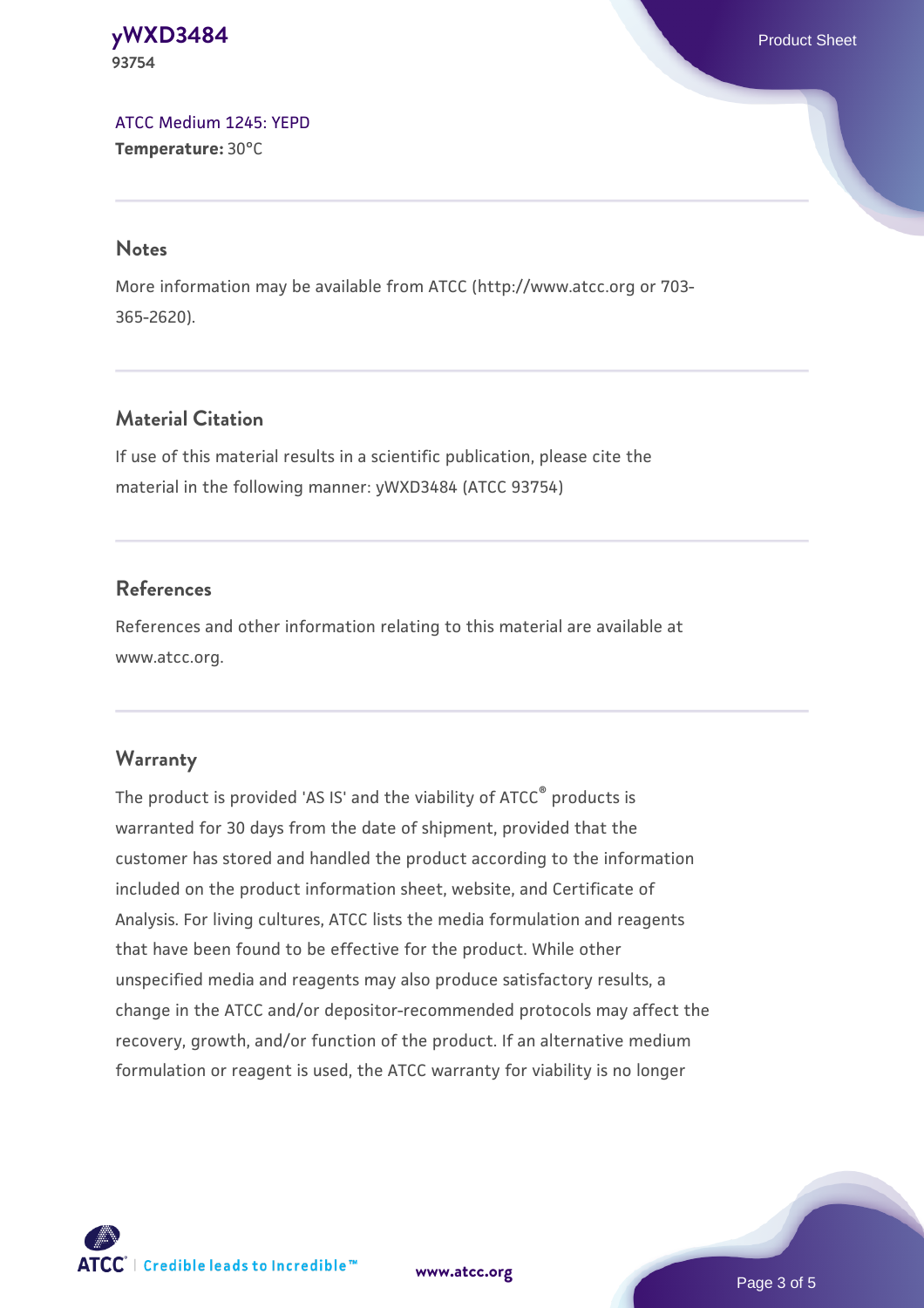**93754**

valid. Except as expressly set forth herein, no other warranties of any kind are provided, express or implied, including, but not limited to, any implied warranties of merchantability, fitness for a particular purpose, manufacture according to cGMP standards, typicality, safety, accuracy, and/or noninfringement.

#### **Disclaimers**

This product is intended for laboratory research use only. It is not intended for any animal or human therapeutic use, any human or animal consumption, or any diagnostic use. Any proposed commercial use is prohibited without a license from ATCC.

While ATCC uses reasonable efforts to include accurate and up-to-date information on this product sheet, ATCC makes no warranties or representations as to its accuracy. Citations from scientific literature and patents are provided for informational purposes only. ATCC does not warrant that such information has been confirmed to be accurate or complete and the customer bears the sole responsibility of confirming the accuracy and completeness of any such information.

This product is sent on the condition that the customer is responsible for and assumes all risk and responsibility in connection with the receipt, handling, storage, disposal, and use of the ATCC product including without limitation taking all appropriate safety and handling precautions to minimize health or environmental risk. As a condition of receiving the material, the customer agrees that any activity undertaken with the ATCC product and any progeny or modifications will be conducted in compliance with all applicable laws, regulations, and guidelines. This product is provided 'AS IS' with no representations or warranties whatsoever except as expressly set forth herein and in no event shall ATCC, its parents, subsidiaries, directors, officers, agents, employees, assigns, successors, and affiliates be liable for indirect, special, incidental, or consequential damages of any kind in connection with or arising out of the customer's use of the product. While reasonable effort is made to ensure authenticity and reliability of materials on deposit, ATCC is not liable for damages arising from the misidentification or



**[www.atcc.org](http://www.atcc.org)**

Page 4 of 5